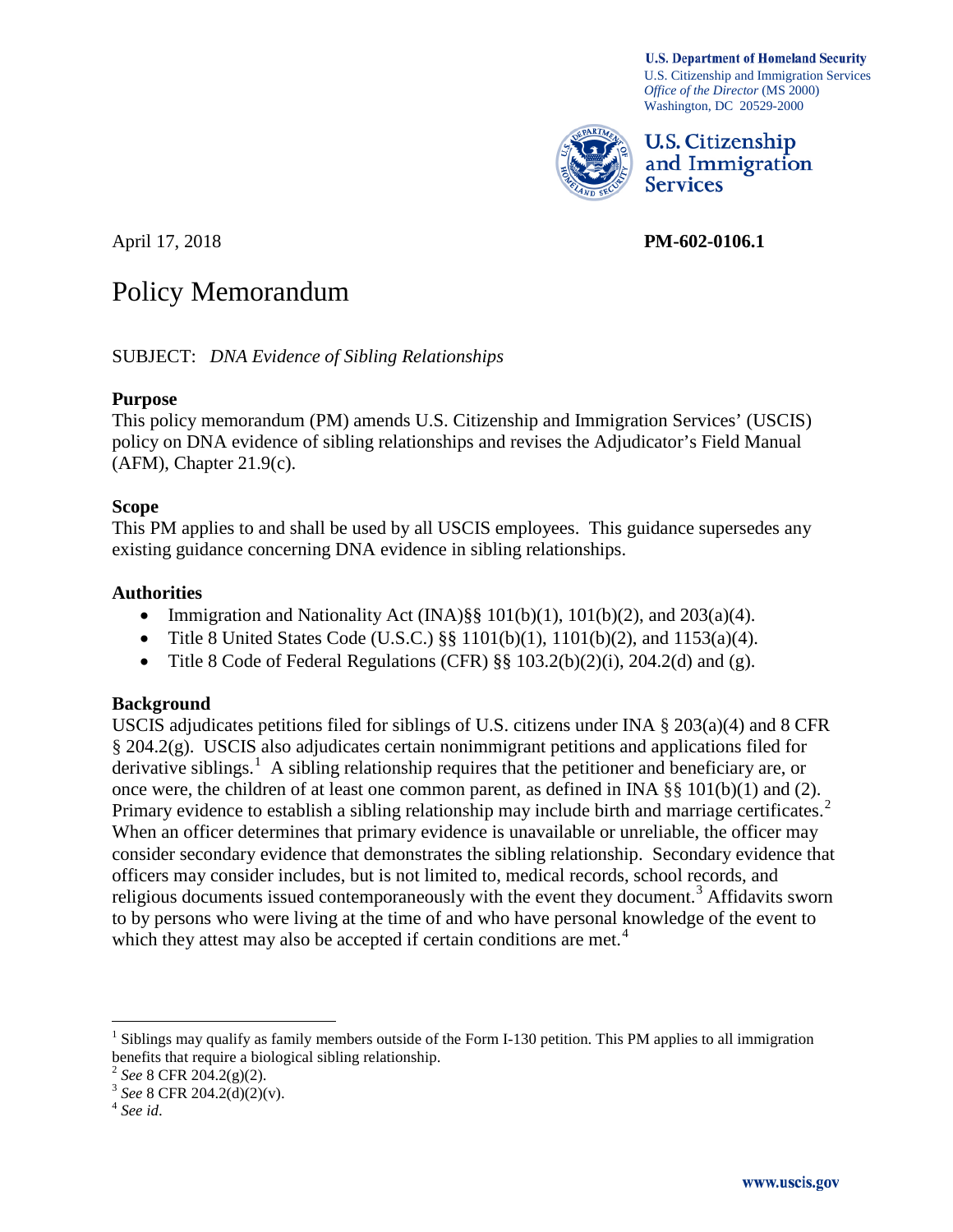USCIS has the authority to require a Blood Group Antigen Test or a Human Leucocyte Antigen (HLA) test to establish a biological relationship when other forms of evidence have proven inconclusive.<sup>5</sup> Due to technological advances, however, the Blood Group Antigen Test and HLA test are no longer routinely performed, and many petitioners opt to submit DNA test results instead. Unlike the Blood Group Antigen Test or the HLA test, regulations do not currently require DNA testing to establish the claimed familial relationship. However, USCIS has a longstanding policy of accepting parent-child DNA test results to establish parentage when certain threshold requirements are met.<sup>6</sup> In addition to receiving parent-child DNA test results, USCIS receives direct sibling-to-sibling DNA test results from petitioners seeking to classify beneficiaries as siblings under INA § 203(a)(4).

In October 2014, based on reports from the scientific community that there was no universally accepted standard for relationship probability in sibling-to-sibling DNA testing, USCIS published guidance instructing officers not to suggest or consider direct sibling-to-sibling DNA test results. Subsequently, in March 2016, the Board of Immigration Appeals (BIA) issued a decision in *Matter of Ruzku* holding that direct sibling-to-sibling DNA test results reflecting a 99.5 percent degree of certainty or higher should be considered probative evidence of the claimed relationship.<sup>7</sup> The BIA held that it "would generally expect that other evidence of the sibling relationship would be submitted and that all the evidence, including DNA test results, would be considered in its totality."<sup>8</sup>

Following the BIA's ruling in *Matter of Ruzku*, USCIS initiated discussions with the AABB<sup>9</sup> Relationship Testing (RT) Subcommittee through the DHS Science and Technology (S&T) Directorate.<sup>10</sup> These discussions focused on direct sibling-to-sibling DNA testing for full siblings (who share two biological parents) and half siblings (who share one biological parent). The AABB RT Subcommittee provided USCIS with data<sup>11</sup> and revised standards<sup>12</sup> to assist the agency in interpreting and applying full- and half-sibling test results to adjudications. These

 $5$  See 8 CFR 204.2(d)(2)(vi).

<sup>&</sup>lt;sup>6</sup> Specifically, a 2008 USCIS policy memorandum provides that, "in situations where credible evidence is insufficient to prove the claimed biological relationship, officers may suggest and consider DNA testing results." *See* Aytes, Michael, PM, *Genetic Relationship Testing; Suggesting DNA Tests, Revisions to the Adjudicators Field Manual (AFM) Chapter 21 (AFM Update AD07-25)*, March 19, 2008

<sup>(</sup>http://www.uscis.gov/files/pressrelease/genetic testing.pdf). In such cases, a 99.5 percent statistical probability is required to establish parentage. *See* Cronin, Michael, Immigration and Naturalization Service PM, *Guidance on Parentage Testing for Family-Based Immigrant Visa Petitions*, July 14, 2000.<br>(http://connect.uscis.dhs.gov/workingresources/immigrationpolicy/Documents/Attach OEFmemPlus 71400.pdf).

<sup>&</sup>lt;sup>7</sup> See Matter of Ruzku, 26 I&N Dec. 731 (BIA 2016).<br><sup>8</sup> Id.<br><sup>9</sup> The AABB was formerly the American Association of Blood Banks, but it is now known solely by its acronym.<br><sup>10</sup> The AABB Relationship Testing Subcommittee in

across relationships and loci (genetic markers indicating a specific location on the DNA strand). LabCorp, Maha et. al. 2017 unpublished. The 13<sup>th</sup> Edition of the AABB Relationship Testing Standard was supported by this study. The sibling standard is also supported by: Chang En Pu & Adrian Linacre*. Increasing the confidence in half-sibship determination based upon 15 STR loci. Journal of Forensic and Legal Medicine 15 (2008) 373–377;* and Chang En Pu & Adrian Linacre. *Systematic evaluation of sensitivity and specificity of sibship determination by using 15 STR loci. Journal of Forensic and Legal Medicine 15 (2008) 329–334.*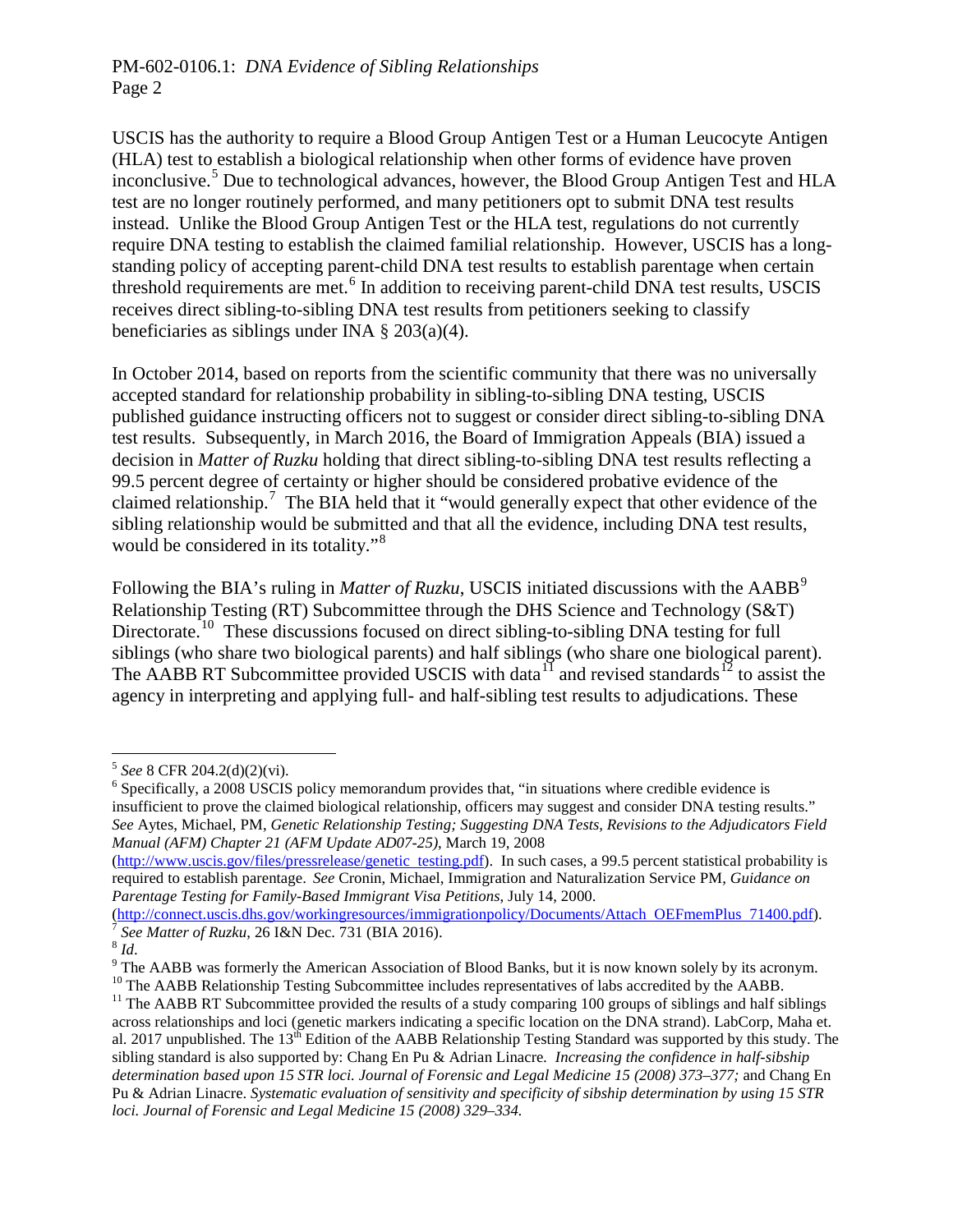discussions have provided USCIS with guidance on how to supplement its sibling DNA policy, while remaining consistent with the ruling in *Matter of Ruzku.*

#### **Policy**

Effective immediately, when USCIS determines that primary evidence is unavailable or unreliable, it may suggest and accept certain DNA test results as evidence of a full- or halfsibling relationship in any petition or application for an immigration benefit in which a sibling relationship is required to establish eligibility. Direct sibling-to-sibling DNA test results may serve as probative evidence of the claimed relationship, provided that certain threshold requirements, as described in this policy memorandum, are met.

#### **Overview of Data Provided by the AABB**

Based on currently available scientific data, USCIS has set the standard for the probative value of full- and half-sibling DNA test results at 90 percent probability. Data indicates that setting the standard at 90 percent will capture most valid full- and half-sibling relationships, while minimizing or eliminating the potential of including any non-valid relationships. Setting the standard above 90 percent, on the other hand, would exclude many valid full- and half-sibling relationships.

A test result lower than 90 percent does not necessarily indicate the absence of the claimed sibling relationship. In fact, the scientific data suggests that a small percentage of results for full siblings may fall below a 90 percent probability of certainty, resulting in an inconclusive result, even where a valid biological relationship exists.

Data indicates that, when 20 loci<sup>13</sup> are tested, a test result below 9 percent probability conclusively excludes a valid full-sibling relationship between the parties tested. Conversely, half siblings have less DNA in common than full siblings. Setting the same standards for full and half siblings could result in false exclusions of half siblings, despite a valid biological relationship. Therefore, the agency will not consider test results for half siblings below 9 percent to exclude the claimed relationship.

#### **Full- and Half-Sibling Relationship Results At or Above 90 Percent Probability**

USCIS will consider results of DNA testing conducted by an AABB-accredited lab that reflect a 90 percent probability or higher that a full- or half-sibling relationship exists as probative evidence of the claimed relationship. When an officer determines that primary evidence is unavailable or unreliable, a full- or half-sibling relationship may be considered to be independently established where a test result is 90 percent or higher, though, generally, USCIS would expect other secondary evidence or affidavit(s) to be submitted along with DNA test results.<sup>14</sup> DNA test results at or above 90 percent should always be considered with the totality of the evidence in the case record. USCIS will continue to evaluate a sibling petition under the

 $12$  A proposed version of the AABB Relationship Testing Standards published for public comment on March 17, 2017. The 13<sup>th</sup> edition of the AABB Relationship Testing Standards became effective on January 1, 2018.<br><sup>13</sup> A locus (or loci, in plural) is a genetic marker which indicates a specific location on the DNA strand.<br><sup>14</sup> In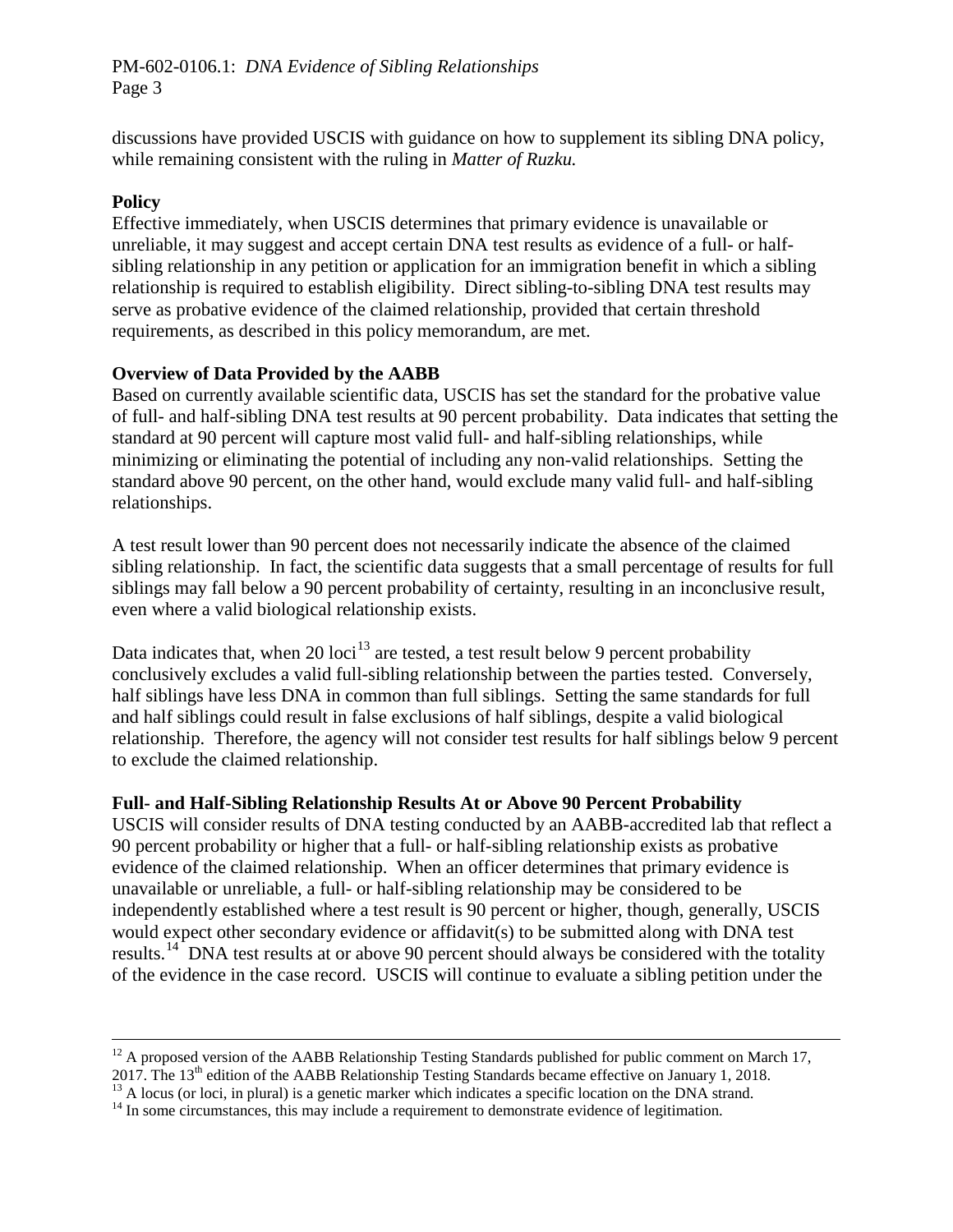preponderance of the evidence standard, and the agency will require the petitioner to demonstrate that it is more likely than not that the claimed sibling relationship exists.

#### **Full-Sibling Relationship Results Between 9 and 89 Percent Probability**

USCIS will consider a full-sibling test result to be inconclusive if it falls below 90 percent probability, but it is greater than or equal to 9 percent probability. Due to the considerable variations across inconclusive DNA test results, which can range between 9 and 89 percent, officers should not afford any evidentiary value to inconclusive results for full siblings, unless the results include an independent clarification from the AABB-accredited lab, and they demonstrate to the officer that the claimed relationship is more likely than not to exist. For example, comparisons of the test results of the petitioner and beneficiary against the test results of other relatives may lead the lab to indicate that the claimed relationship exists, even if the test results of the petitioner and beneficiary do not reach 90 percent.<sup>15</sup> Where a result is inconclusive, an officer must continue to evaluate the remaining evidence in the totality of the circumstances to determine whether the claimed relationship is more likely than not to exist.

#### **Full-Sibling Relationship Results Below 9 Percent Probability**

A full-sibling test result of less than 9 percent probability is considered evidence that the claimed relationship does not exist. Where DNA test results do not support the existence of a full-sibling relationship, the officer must continue to review other evidence of the claimed relationship. In some rare cases, the remaining evidence may be sufficient to establish a half- or step-sibling relationship.

#### **Half-Sibling Relationship Results Below 90 Percent Probability**

Based on the information provided by the AABB RT Subcommittee, USCIS has set a different standard for half siblings than for full siblings when test results fall below 9 percent. This distinction is intended to ensure that USCIS does not automatically exclude valid half-sibling relationships. Due to the variations within half-sibling relationship test results, any result for a half sibling below 90 percent will be deemed inconclusive. Officers should not afford any evidentiary value to an inconclusive result for a half sibling, unless the results include independent clarification from the AABB-accredited lab, and they demonstrate to the officer that the claimed relationship is more likely than not to exist.<sup>16</sup> Where a result is inconclusive, an officer must continue to evaluate the remaining evidence in the totality of the circumstances.

 $15$  In one case, a lab was able to test the petitioner against the beneficiary and also test the petitioner and beneficiary separately against a third sibling. The test results indicated a 44.99 percent probability between the petitioner tested against the beneficiary, a 99.99 percent probability between the petitioner tested against the third sibling, and a 99.96 percent probability between the beneficiary tested against the third sibling. In evaluating these results, the lab director concluded the following: "Results such as those obtained when testing (the petitioner) against (the beneficiary) can occur even if they are truly full siblings because there is no obligate sharing of alleles in siblings like there is in a parent/child relationship…Using the basic rules of logic, there is a very strong indication that all three are full siblings. Additionally, there are no genetic loci at which four alleles would occur. If it were true that some loci displayed five or six alleles, there would have to be more than two total parents for the three tested alleged siblings. Since this is not true and the indicated Siblingship Indexes were obtained, I feel that the data indicate strongly that all three individuals share the same parents."

<sup>16</sup> For further discussion of the additional affirmation from an AABB-accredited lab, see *Full-Sibling Relationship Results Between 9 and 89 Percent Probability* and footnote 15, above.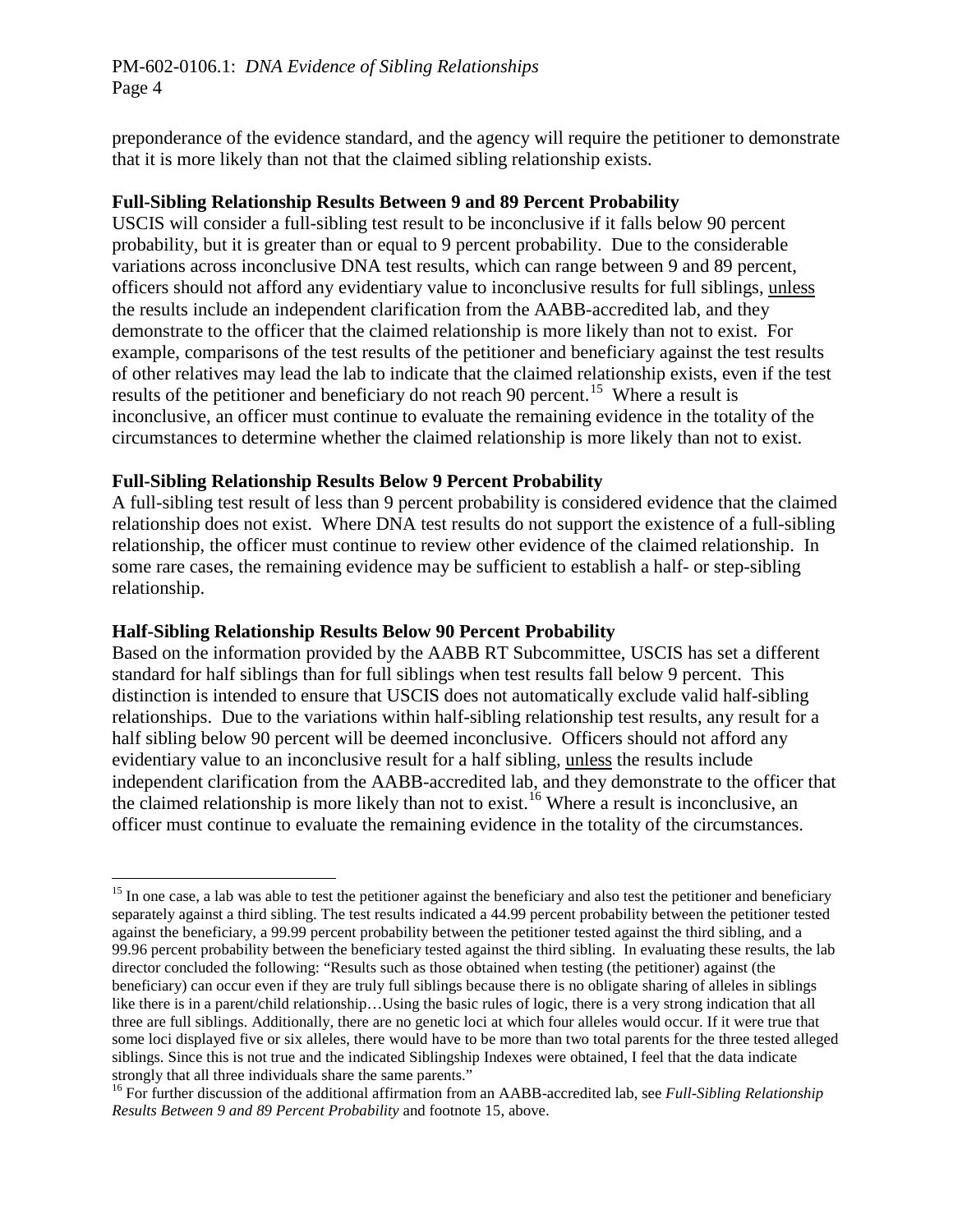Unlike full-sibling test results, a half-sibling test result below 9 percent does not rule out the possibility that a half-sibling relationship exists.

#### **Testing Against Additional Relatives**

To the extent possible, DNA testing against the common parent(s) is encouraged, because it produces more reliable results than tests that do not include a common parent. Similarly, test results that include additional first-degree relatives, such as another sibling, will yield more conclusive results. Including additional blood relatives, such as aunts, uncles, and cousins, also produces more reliable results, particularly where a result is otherwise inconclusive. The AABB standards encourage accredited labs to recommend additional testing of relatives, where appropriate.

#### **Significance of Type of Relationship Test Conducted**

The type of test conducted by the lab may also impact the ultimate result. For example, when half siblings explicitly request a half-sibling test rather than a full-sibling test, they will receive a stronger test result. Conversely, when half siblings incorrectly request a full-sibling test, they will receive skewed results. The lab may guide a customer as to which test may be appropriate after reviewing initial results. The AABB-accredited lab has sole discretion to set the parameters of the test conducted.

#### **Testing Additional Locations on the DNA Strand**

USCIS guidance for test results that fall below 90 percent is based upon testing 20 loci. A locus (or loci, in plural) is a genetic marker which indicates a specific location on the DNA strand. The data provided by the AABB RT Subcommittee demonstrates that results that fall below 90 percent probability will have the strongest conclusions if they are tested to 20 loci.

Each lab report will list which loci were tested. This list can be used to obtain the number of loci tested.

In general, the officer must advise the petitioner, in writing, of the option to have the AABBaccredited lab test more loci and/or additional relatives to achieve a more accurate result when:

- The result falls below 90 percent probability and fewer than 20 loci were tested;
- The claimed relationship has not otherwise been established by a preponderance of the evidence; and
- The petitioner has not previously been advised that results will have the strongest probability if tested to 20 loci.

As USCIS does not currently have regulatory authority to require DNA testing, this notification may only suggest the option of additional testing to the petitioner. The applicant or petitioner bears the burden, however, to establish eligibility for the immigration benefit sought. INA § 291, 8 U.S.C. § 1361; *Matter of Otiende*, 26 I&N Dec. 127, 128 (BIA 2013).

The AABB RT Subcommittee has revised its standards to require accredited labs to test at least 20 loci for full- and half-sibling relationships when results appear lower than 90 percent (inconclusive or exclusionary). Results that measure at or above 90 percent will not be subject to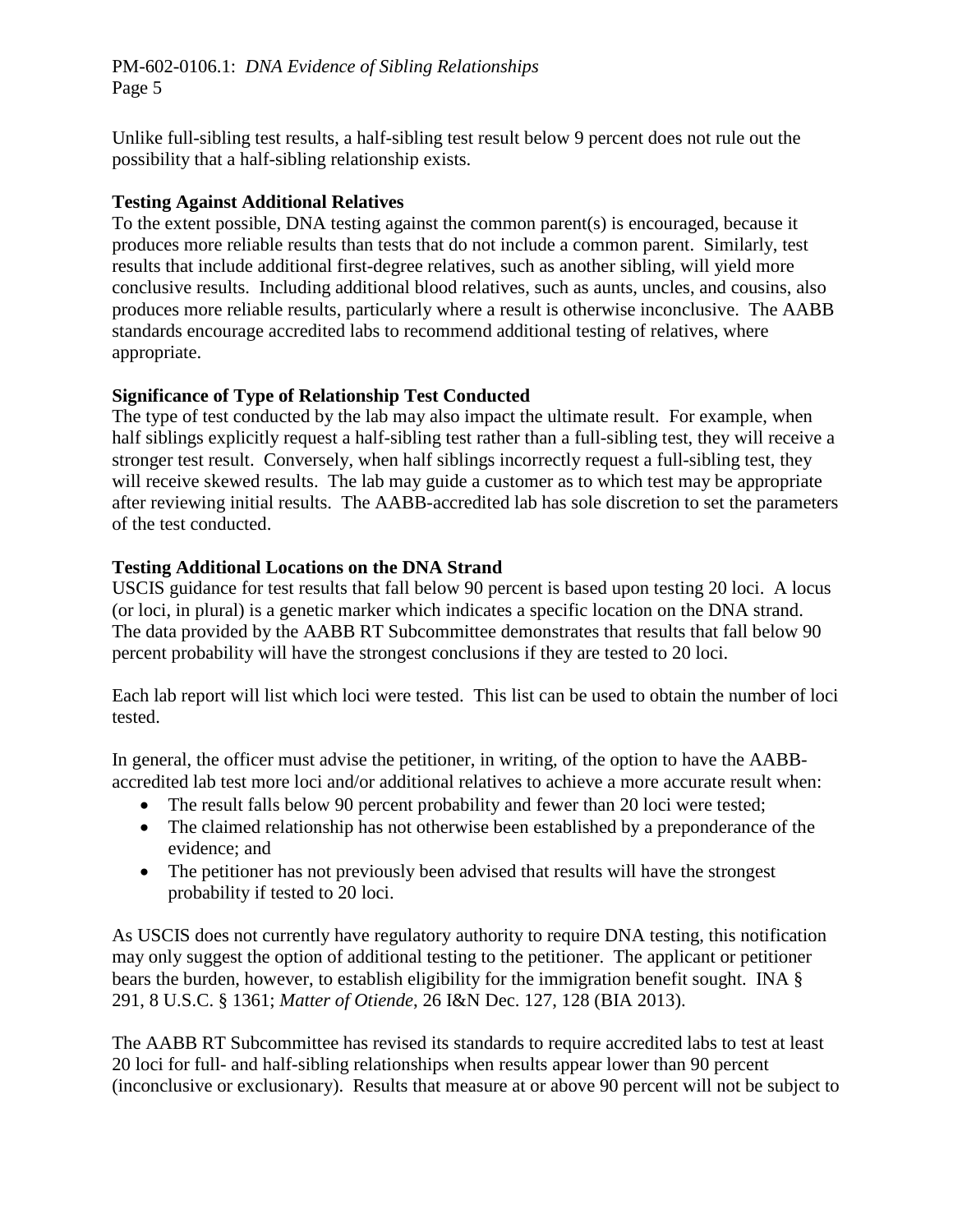a minimum loci requirement. USCIS has not provided a minimum loci requirement for results that conclusively establish the existence of the claimed relationship at 90 percent or above.

#### **Parent-Child Test Results**

USCIS policy on parentage testing remains unchanged. Parent-child DNA test results between one or both claimed siblings and the claimed common parent will be considered according to current policy relating to DNA testing for parent-child relationships.<sup>17</sup>

## **Step-Sibling Relationships**

 $\overline{a}$ 

Where DNA test results do not establish the validity of the claimed biological relationship, but other submitted evidence appears to support the validity of a step-sibling relationship, the officer may continue to review the relationship as a step-sibling relationship, if appropriate.

# **USCIS Guidance for Evaluating Sibling DNA Testing**

Effective immediately, when USCIS determines that primary evidence is unavailable or unreliable, it may suggest DNA testing and accept DNA test results as evidence of a full- or halfsibling relationship, provided that certain threshold requirements are met. Test results will be evaluated for probative value according to the guidance contained in the following chart.

 $17$  The relationship between each sibling and the claimed common parent must be individually established. When one sibling's relationship to the common parent is established through primary and/or secondary evidence already contained in the record, the petitioner may only need to submit additional evidence of the claimed relationship between the other sibling and the common parent. *See* Aytes, Michael, PM, *Genetic Relationship Testing; Suggesting DNA Tests, Revisions to the Adjudicators Field Manual (AFM) Chapter 21 (AFM Update AD07-25)*, March 19, 2008 (http://www.uscis.gov/files/pressrelease/genetic testing.pdf) for additional information on the use of DNA testing to establish a parent-child relationship.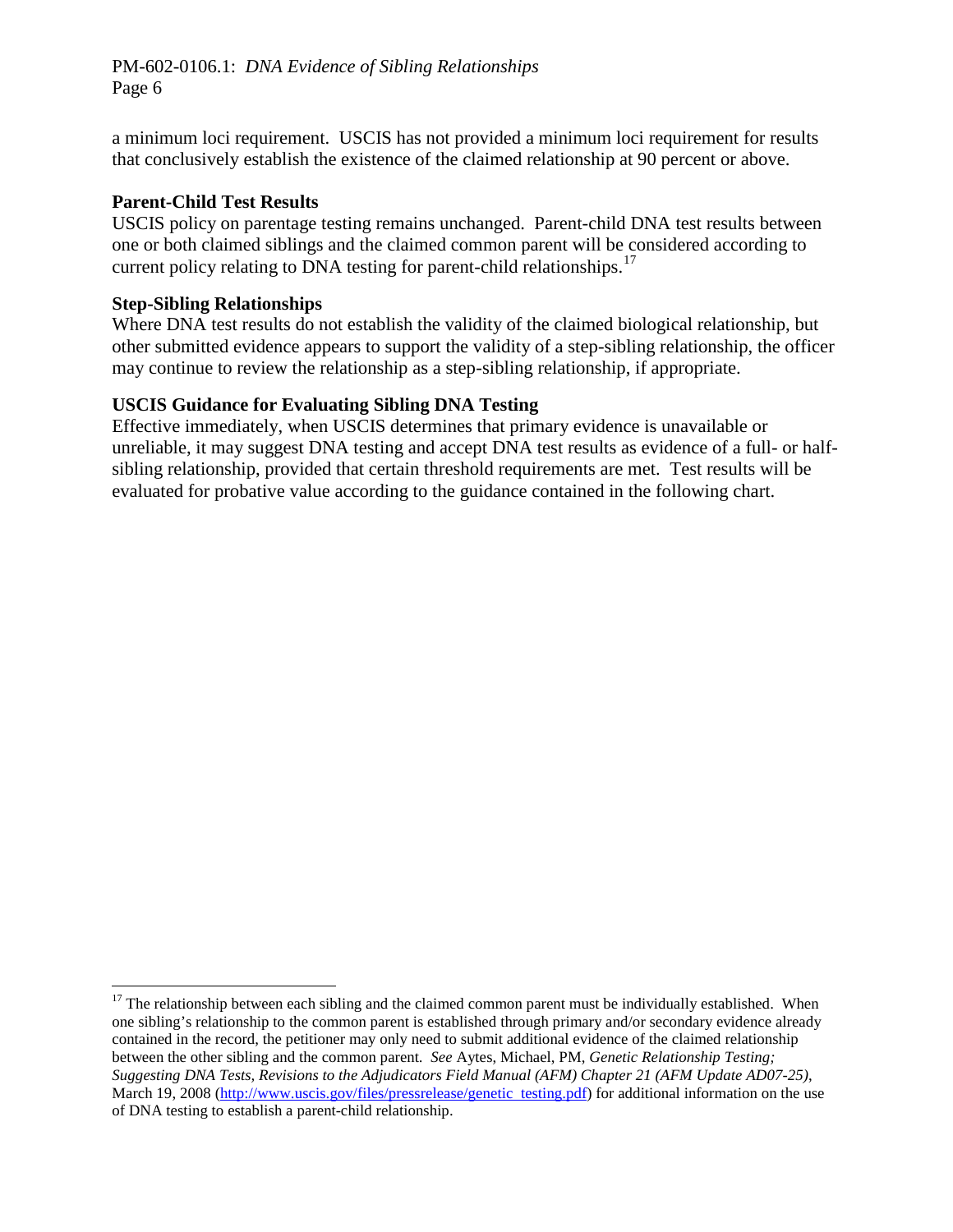| <b>DNA Test Result</b>      | <b>Full-Sibling Interpretation</b><br><b>Half-Sibling Interpretation</b> |                                       |
|-----------------------------|--------------------------------------------------------------------------|---------------------------------------|
| 90% or higher <sup>18</sup> | <b>Relationship Supported -</b>                                          | <b>Relationship Supported –</b>       |
|                             | Probative evidence that the                                              | Probative evidence that the           |
|                             | claimed relationship exists.                                             | claimed relationship exists.          |
| 9% to $89\%$ <sup>19</sup>  | <b>Inconclusive Result – By</b>                                          | <b>Inconclusive Result</b> – By       |
|                             | itself, the test result is not                                           | itself, the test result is not        |
|                             | sufficient to establish the                                              | sufficient to establish the           |
|                             | claimed relationship without                                             | claimed relationship without          |
|                             | additional affirmation from an                                           | additional affirmation from an        |
|                             | $AABB$ -accredited lab. <sup>20</sup>                                    | $AABB$ -accredited lab. <sup>21</sup> |
| Below $9\%^{22}$            | <b>Relationship Not Supported</b>                                        | <b>Inconclusive Result</b> – By       |
|                             | - Probative evidence that the                                            | itself, the test result is not        |
|                             | claimed relationship does not                                            | sufficient to establish the           |
|                             | exist.                                                                   | claimed relationship without          |
|                             |                                                                          | additional affirmation from an        |
|                             |                                                                          | $AABB$ -accredited lab. <sup>23</sup> |
|                             |                                                                          |                                       |
|                             |                                                                          | In contrast to full-sibling           |
|                             |                                                                          | results, this result for half         |
|                             |                                                                          | siblings does not necessarily         |
|                             |                                                                          | mean the claimed relationship         |
|                             |                                                                          | does not exist.                       |

#### **Implementation**

 $\mathcal{F}$  1. Chapter 21.9(c) of the AFM is revised as follows:

\*\*\*\*

#### (1) Evidence.

(A) The documentation required to establish a sibling relationship varies and depends entirely on the common parent(s) through whom the relationship occurs. Therefore, officers should carefully review the supporting documents to ensure that both the petitioner and beneficiary have a parent-child relationship with the claimed common

<sup>&</sup>lt;sup>18</sup> This does not require testing to 20 loci.<br><sup>19</sup> This assumes testing to 20 loci; this row includes results between 89 and 89.99 percent.

<sup>&</sup>lt;sup>20</sup> For further discussion of the additional affirmation from an AABB-accredited lab, see *Full-Sibling Relationship Results Between 9 and 89 Percent Probability* and footnote 15, which was detailed on page 4.

<sup>&</sup>lt;sup>21</sup> For further discussion of the additional affirmation from an AABB-accredited lab, see *Half-Sibling Relationship* Results Below 90 Percent Probability and footnote 15, which was detailed on page 4.<br><sup>22</sup> This assumes testing to 20 loci.<br><sup>23</sup> For further discussion of the additional affirmation from an AABB-accredited lab, see *Half-Sib* 

*Results Below 90 Percent Probability* and footnote 15, which was detailed on page 4.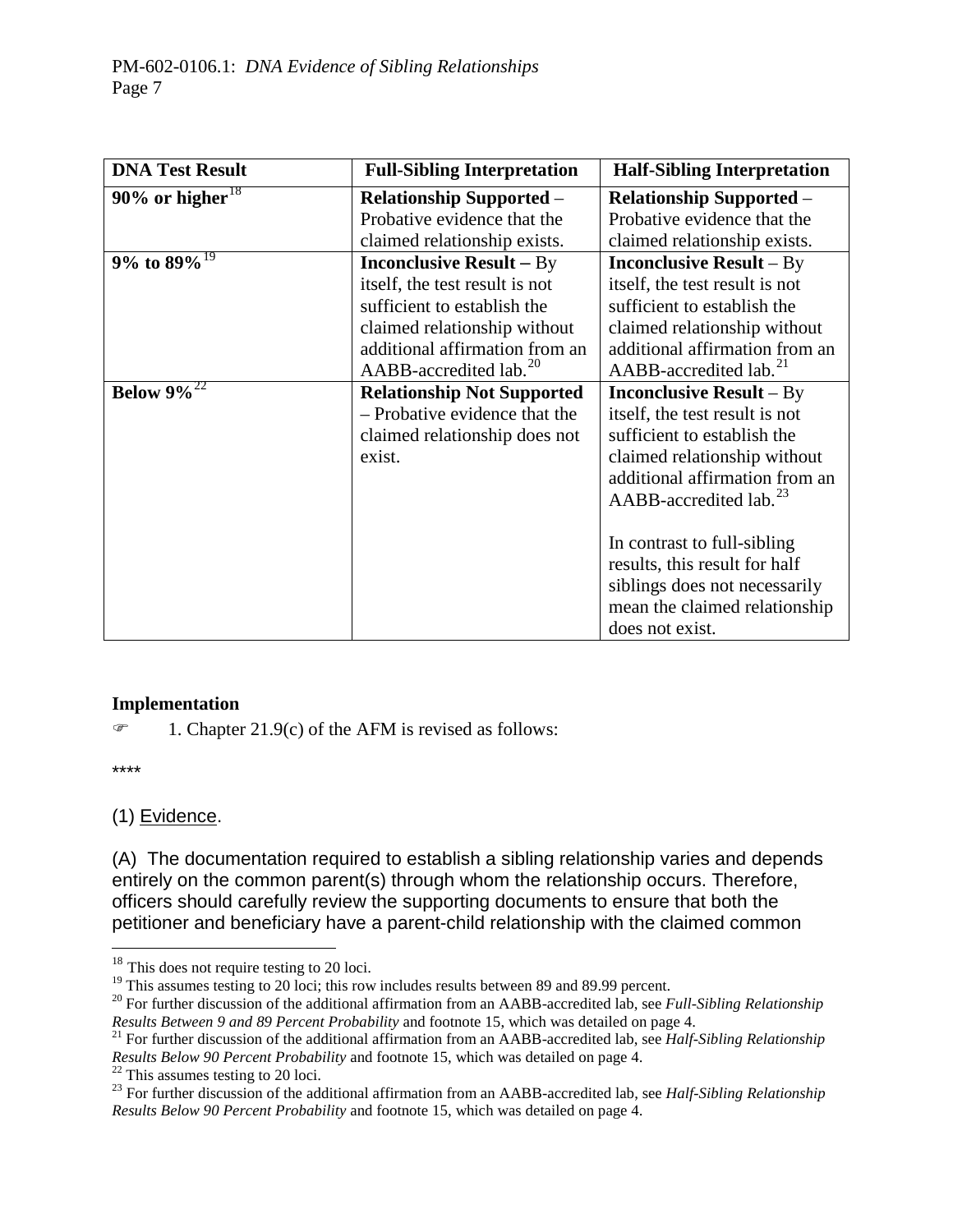parent(s), as defined at INA § §101(b)(1-2). The following sections of the regulations discuss the primary or secondary evidence necessary to support a petition for a sibling, depending on the nature of the sibling relationship:

- **8 CFR 204.2(g)(2)(i)** primary evidence, if the siblings share a common mother or are the legitimate children of a common father;
- **8 CFR 204.2(g)(2)(ii)** primary evidence, if either or both siblings are legitimated;
- **8 CFR 204.2(g)(2)(iii)** primary evidence, if either sibling is illegitimate;
- **8 CFR 204.2(g)(2)(iv)** primary evidence for step-siblings; and
- **8 CFR 204.2(d)(2)(v) and (vi)** secondary evidence of parent-child relationships.

(B) DNA Evidence. When USCIS determines that primary evidence is unavailable or unreliable, it may suggest and accept DNA test results as evidence of a full-sibling relationship (where siblings share two biological parents) or a half-sibling relationship (where siblings share one biological parent). Test results should be evaluated for probative value according to the guidance contained in the chart below. Please note that there are currently no regulations requiring a petitioner or beneficiary to submit DNA test results.

| <b>DNA Test Result</b> | <b>Full-Sibling</b>                                    | <b>Half-Sibling</b>                   |
|------------------------|--------------------------------------------------------|---------------------------------------|
|                        | Interpretation                                         | <b>Interpretation</b>                 |
| 90% or higher $^{24}$  | <b>Relationship</b><br><b>Relationship Supported -</b> |                                       |
|                        | Probative evidence that the                            | <b>Supported - Probative</b>          |
|                        | claimed relationship exists.                           | evidence that the claimed             |
|                        |                                                        | relationship exists.                  |
| $9\%$ to $89\%^{25}$   | <b>Inconclusive Result - By</b>                        | <b>Inconclusive Result - By</b>       |
|                        | itself, the test result is not                         | itself, the test result is not        |
|                        | sufficient to establish the                            | sufficient to establish the           |
|                        | claimed relationship without                           | claimed relationship without          |
|                        | additional affirmation from                            | additional affirmation from           |
|                        | an AABB-accredited lab. <sup>26</sup>                  | an AABB-accredited lab. <sup>27</sup> |
| Below $9\%^{28}$       | <b>Relationship Not</b>                                | Inconclusive result $-$ By            |
|                        | <b>Supported</b> – Probative                           | itself, the test result is not        |
|                        | evidence that the claimed                              | sufficient to establish the           |
|                        | relationship does not exist.                           | claimed relationship without          |

## **Overview of Guidance for Sibling DNA Test Results**

<sup>&</sup>lt;sup>24</sup> This does not require testing to 20 loci.<br><sup>25</sup> This assumes testing to 20 loci. This row includes results between 89 and 89.99 percent.<br><sup>25</sup> For further discussion of the additional affirmation from an AABB-accredite  $^{27}$  For further discussion of the additional affirmation from an AABB-accredited lab, see *Half-Sibling Test Results Below 90 Percent Probability are Inconclusive Evidence of the Claimed Relationship, as detailed below.* <sup>28</sup> This assumes testing to 20 loci.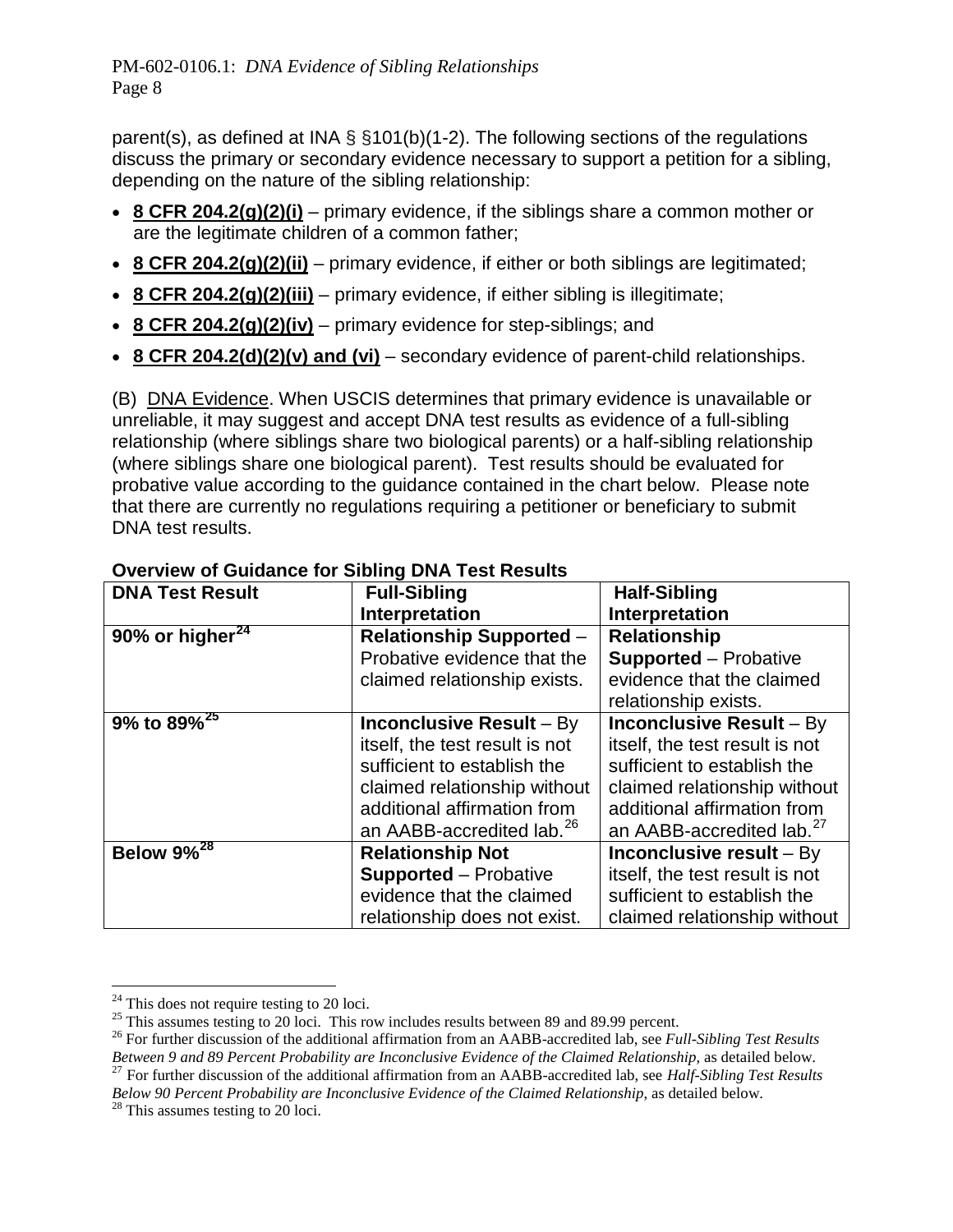| additional affirmation from<br>an AABB-accredited lab. <sup>29</sup>                                                                                  |
|-------------------------------------------------------------------------------------------------------------------------------------------------------|
| In contrast to full- sibling<br>results, this result for half<br>siblings does not<br>necessarily mean the<br>claimed relationship does<br>not exist. |

# **Full- and Half-Sibling Test Results Demonstrating 90 Percent Probability or Higher are Probative Evidence of the Claimed Relationship**

Adjudicators must consider DNA test results reflecting 90 percent probability or higher to be probative evidence of a full- or half-sibling relationship. When an officer determines that primary evidence is unavailable or unreliable, the officer may consider DNA test results reflecting 90 percent probability or higher as sufficient to establish the claimed relationship and forego securing additional evidence. However, petitioners are generally expected to submit other available evidence of the claimed sibling relationship (such as primary evidence, secondary evidence, affidavits, or an explanation as to why it is not possible to submit additional evidence) and evidence of legitimation or a bona fide father-child relationship, if necessary. Generally, a Request for Evidence (RFE) or Notice of Intent to Deny (NOID) will not be required for additional explanation or evidence of the relationship when the record contains a probative DNA test result. Where evidence is submitted in addition to DNA test results, adjudicators must consider all evidence in the totality of the circumstances. While a DNA test result may indicate that a relationship is supported, any other evidence to the contrary must also be considered.

# **Full-Sibling Test Results Between 9 and 89 Percent Probability are Inconclusive Evidence of the Claimed Relationship**

USCIS considers DNA results reflecting less than 90 percent, but greater than or equal to 9 percent probability, to be inconclusive evidence of a full-sibling relationship. A valid full-sibling relationship may exist, even when a DNA test result reflects less than 90 percent probability. However, due to the significant variation between inconclusive results, officers should not consider inconclusive results to either support or weaken the case for the existence of the claimed relationship, unless the results include independent clarification from the AABB-accredited lab that demonstrates to the officer that the claimed relationship is more likely than not to exist. For example, comparisons of the test results of the petitioner and beneficiary against the test results of other relatives may lead the lab to indicate that the claimed relationship exists, even if the test results of the petitioner and beneficiary do not reach 90 percent.<sup>30</sup> Where a result is

<sup>&</sup>lt;sup>29</sup> For further discussion of the additional affirmation from an AABB-accredited lab, see *Half-Sibling Test Results Below 90 Percent Probability are Inconclusive Evidence of the Claimed Relationship*, as detailed below

 $30$  In one case, a lab was able to test the petitioner against the beneficiary and also test the petitioner and beneficiary separately against a third sibling. The test results indicated a 44.99 percent probability between the petitioner tested against the beneficiary, a 99.99 percent probability between the petitioner tested against the third sibling, and a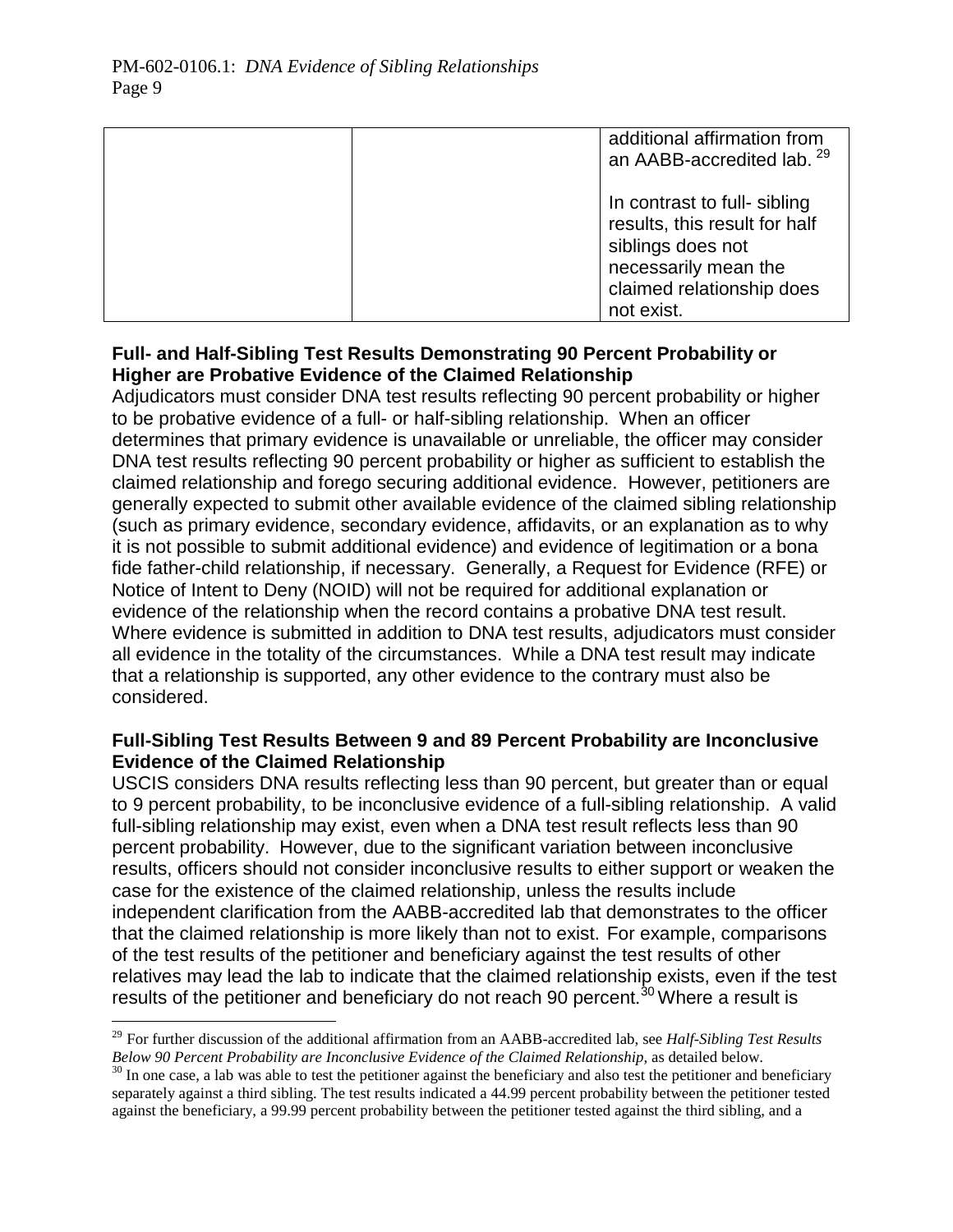inconclusive, an officer must continue to evaluate the remaining evidence in the totality of the circumstances to determine whether the claimed relationship is more likely than not to exist.

# **Full-Sibling Test Results Below 9 Percent Probability Demonstrate that the Claimed Relationship Does Not Exist**

USCIS considers DNA results for full siblings reflecting less than 9 percent probability to be exclusionary, or as evidence that the claimed full-sibling relationship does not exist. Where DNA test results do not support the existence of a full-sibling relationship, the officer must continue to review other evidence of the claimed relationship. In some rare cases, the remaining evidence may be sufficient to establish a half-sibling or stepsibling relationship.

## **Half-Sibling Test Results Below 90 Percent Probability are Inconclusive Evidence of the Claimed Relationship**

Due to the considerable variations in DNA test results for valid half-sibling relationships, USCIS considers half-sibling test results reflecting less than 90 percent probability to be inconclusive for immigration purposes. While an inconclusive result does not necessarily indicate that the claimed relationship does not exist, officers should not consider inconclusive results for half siblings to either support or weaken the case for the existence of the claimed relationship, unless the results include independent clarification from the AABB-accredited lab, and they demonstrate to the officer that the claimed relationship is more likely than not to exist.<sup>31</sup> Where a result is inconclusive, an officer must continue to evaluate the remaining evidence in the totality of the circumstances. Unlike full-sibling test results, a half-sibling test result below 9 percent does not rule out the possibility that the claimed half-sibling relationship exists.

# **Encouraging Testing Against Additional Family Members**

Direct sibling-to-sibling testing is normally performed when it is not possible to test against the common parent(s). Some labs have reported that, when a DNA test is conducted for immigration purposes, the lab may incorrectly believe that it can only test the individuals named on the petition. However, where the claimed sibling relationship is valid, testing against additional family members improves the likelihood of test results, and thereby reduces the need to issue additional RFEs, NOIDs, or denials. The AABB standards encourage accredited labs to recommend testing against additional relatives, as appropriate.

 $\overline{a}$ 99.96 percent probability between the beneficiary tested against the third sibling. In evaluating these results, the lab director concluded the following: "Results such as those obtained when testing (the petitioner) against (the beneficiary) can occur even if they are truly full siblings because there is no obligate sharing of alleles in siblings like there is in a parent/child relationship…Using the basic rules of logic, there is a very strong indication that all three are full siblings. Additionally, there are no genetic loci at which four alleles would occur. If it were true that some loci displayed five or six alleles, there would have to be more than two total parents for the three tested alleged siblings. Since this is not true and the indicated Siblingship Indexes were obtained, I feel that the data indicate strongly that all three individuals share the same parents."

<sup>31</sup> For further discussion of the additional affirmation from an AABB-accredited lab, see *Full-Sibling Test Results Between 9 and 89 Percent Probability are Inconclusive Evidence of the Claimed Relationship*, as detailed above.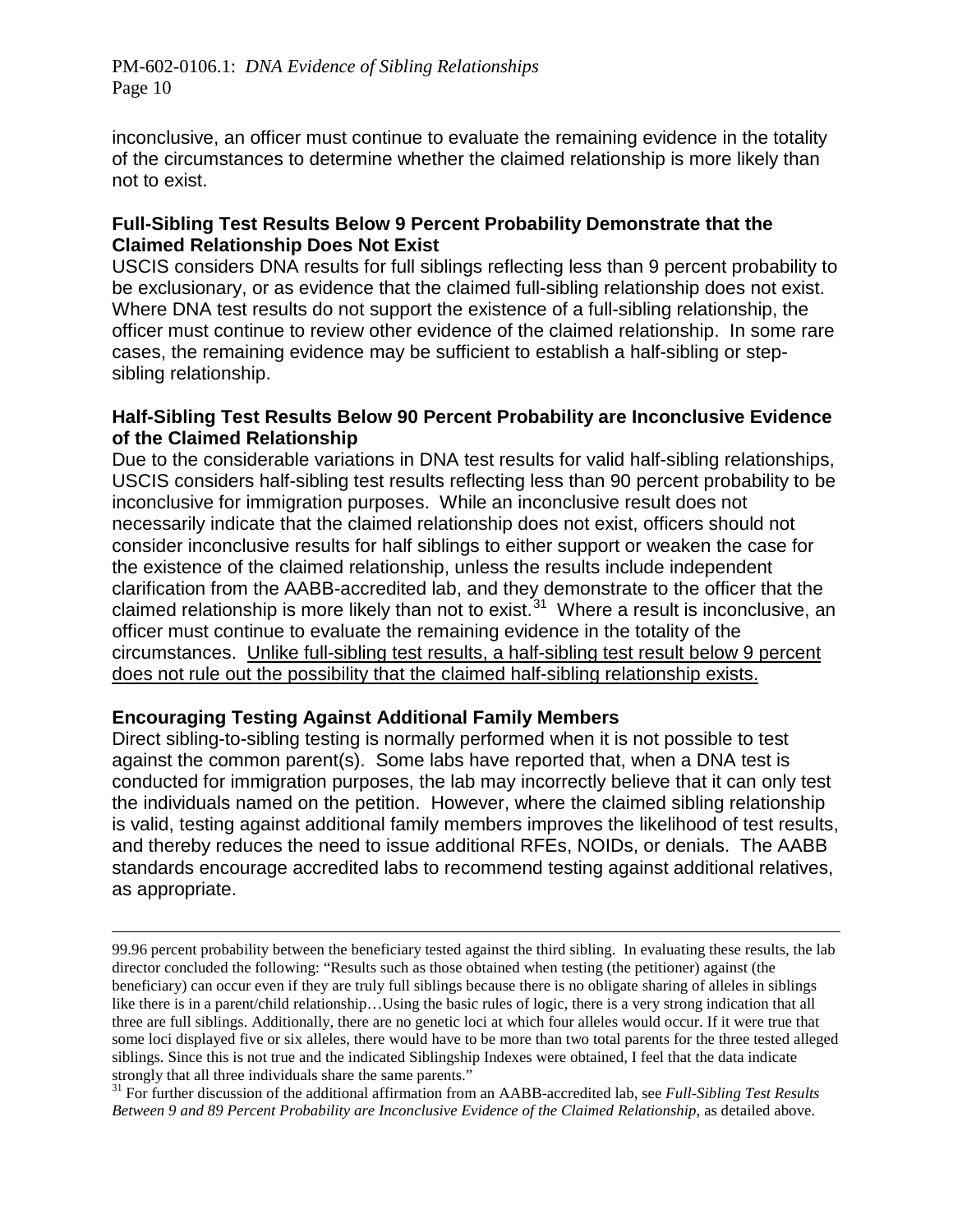Including additional family members, particularly first-degree relatives, such as parents and other siblings, or second-degree relatives, such as aunts, uncles, and cousins, in the testing may produce more conclusive results. Therefore, when an RFE or NOID includes a suggestion to undergo voluntary DNA testing, officers should suggest that the petitioner include additional relatives, particularly the shared parent(s), if possible.

# **Significance of Type of Relationship Test Conducted**

The type of test conducted by the lab may also impact the ultimate result. For example, when half siblings explicitly request a half-sibling test rather than a full-sibling test, they will receive a stronger test result. Conversely, when half siblings incorrectly request a full-sibling test, they will receive skewed results. The lab may guide a customer as to which test may be appropriate after reviewing initial results. The AABB-accredited lab has sole discretion to set the parameters of the test that will be conducted.

#### **Loci Tested in Sibling Relationships**

USCIS guidance for test results that fall below 90 percent is based upon testing at 20 loci. A locus (or loci, in plural) is a genetic marker which indicates a specific location on the DNA strand. Test results that fall below 90 percent probability have the strongest conclusions if they show 20 loci were tested. Each lab report indicates by name which loci have been tested and, thereby, displays the number of loci tested.

In January 2018, the AABB Relationship Testing Subcommittee revised its standards to require accredited labs to test at least 20 loci for full- and half-sibling relationships where results appear lower than 90 percent (inconclusive or exclusionary). Results that measure at or above 90 percent will not be subject to a minimal loci requirement.

Where DNA testing was conducted after January 1, 2018, (the effective date of the 13<sup>th</sup> edition of the AABB standards) officers will not need to verify the number of loci tested. However, when evaluating a result that was conducted before January 1, 2018, officers will need to verify the number of loci tested, if a result falls below 90 percent probability. In general, the officer must advise the petitioner, in writing, of the option to request that the AABB-accredited lab test to 20 loci and/or test against additional relatives to improve the accuracy of results when:

- The result falls below 90% probability and fewer than 20 loci were tested;
- The claimed relationship has not otherwise been established by a preponderance of the evidence; and
- The petitioner was not previously advised that results will have the strongest probability if tested to 20 loci.

#### **Parent-Child Test Results**

USCIS policy on parentage testing remains unchanged. Parent-child DNA test results between one or both claimed siblings and the claimed common parent will be